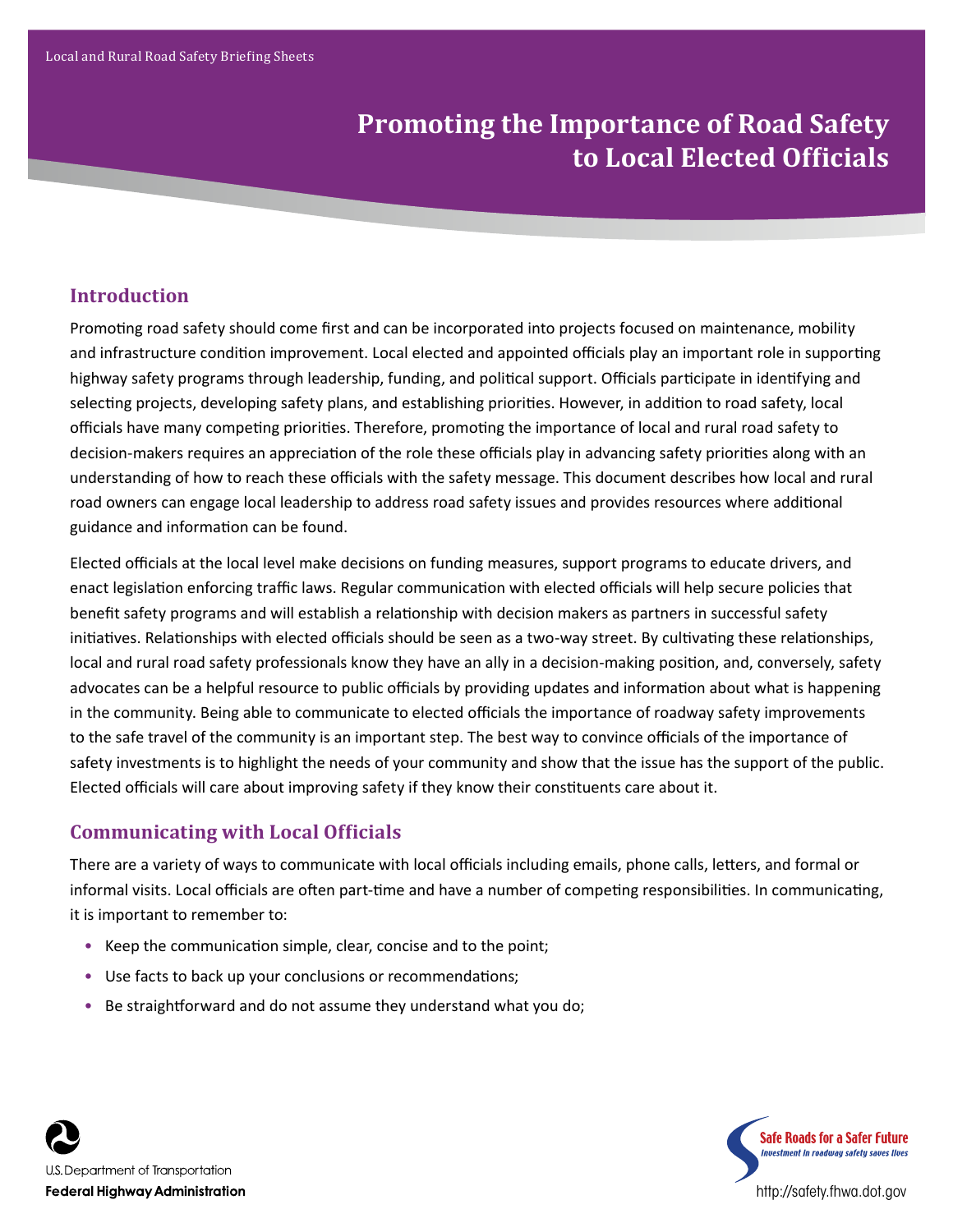- Summarize your conclusions, recommendations, and requests on a one-page handout that you can distribute or leave behind;
- Be a good listener, even if the official disagrees with your position; and
- Follow up with answers to any questions or requests for additional information.

Invite elected officials to become involved with safety programs to build relationships and facilitate a feeling of ownership. Keep officials informed regarding programs and program progress. On a periodic basis invite their attendance at meetings.

In dealing with emergent (or crisis) situations such as when a serious crash occurs in a community, provide briefings to elected officials on situations and allow them to take the lead as appropriate. Cultivating working relationships helps in dealing with crisis situations and instills public confidence.

## **Case Study**

The Michigan Local Technical Assistance Program (LTAP) engaged the attention of local elected officials by offering a half-day workshop entitled: "Elected Officials: What YOU Need to Know About Traffic Safety (And What YOUR Constituents Expect YOU to Know!)" The intent of the workshop was to educate local officials on the importance of leveraging professional expertise in making informed decisions regarding safety programs.<sup>1</sup> The course provided real-world examples of commonly misunderstood traffic safety concepts. For example, public officials learned that installing unwarranted stop signs can increase mid-block speeds. Many officials who attended walked away with a better appreciation of the need to consult safety professionals to make informed decisions about safety programs. Technical staff attending the workshop also learned techniques for how to improve communications with local elected officials.

### **Resources**

There are a variety of educational resources available to keep local officials updated with current information and announcements regarding safety needs and issues for the community. Information that can be helpful includes general background on local and rural road safety needs, reports on projects and countermeasures, and information describing funding sources as well as the benefits of safety improvements.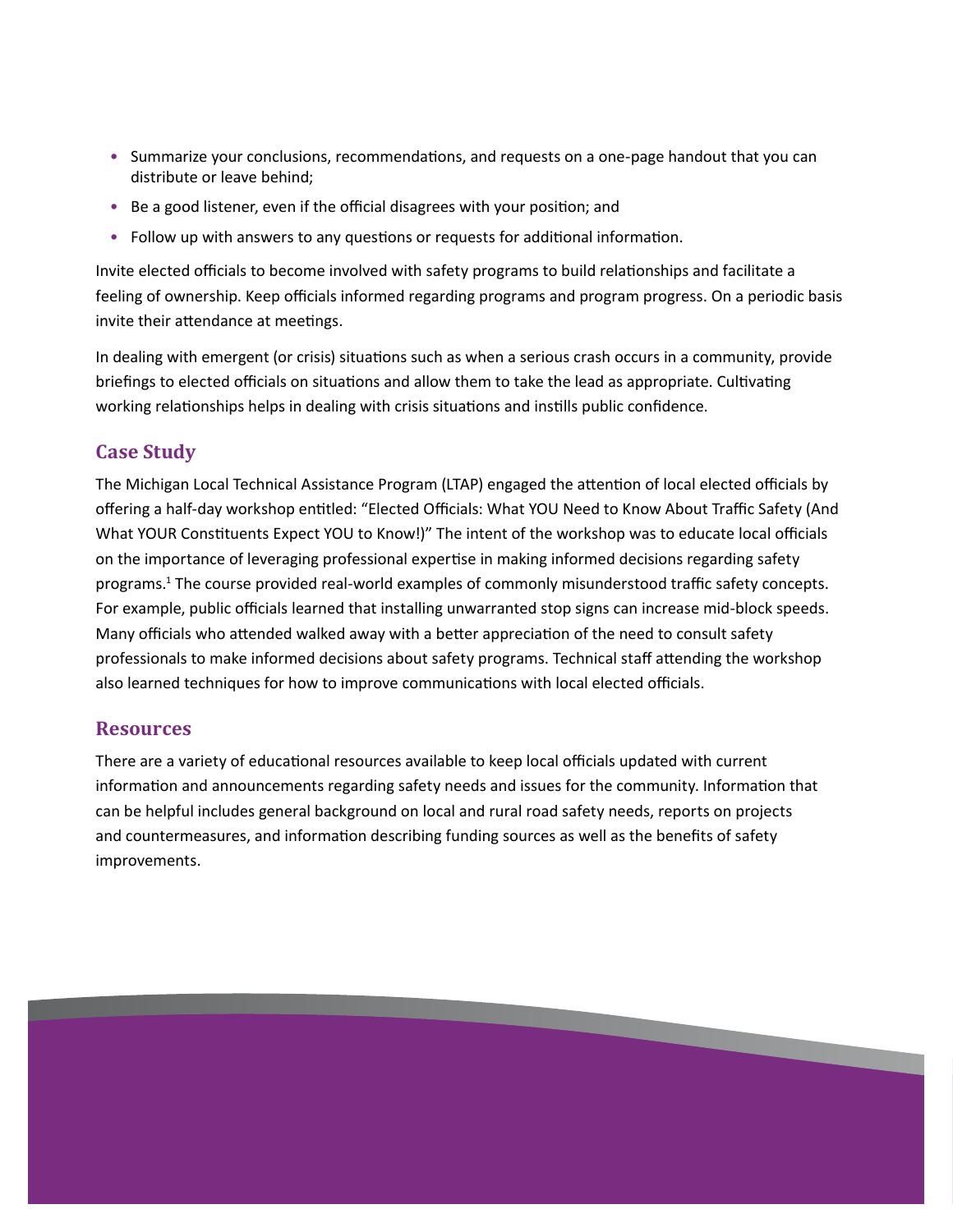#### **Federal Sources of Information**



The Federal Highway Administration (FHWA) Office of Safety provides national highway safety leadership. More information is available at: www.safety.fhwa.dot.gov/



Local and Rural Safety Program with the FHWA Office of Safety is responsible for developing and delivering products and programs focused on local and rural road safety. For more information, visit: www.safety.fhwa.dot.gov/local\_rural



The National Highway Traffic Safety Administration (NHTSA) is dedicated to achieving the highest standards of excellence in motor vehicle and highway safety. To learn more, go to: http://www.nhtsa.gov/

#### **States Sources of Information**

The State Department of Transportation (DOT) is responsible for operating the State-owned highway systems and administers the Federal-Aid Highway Program.

The State Governor's Highway Safety Program Office provides resources to promote highway safety in each State.



The Local Technical Assistance Program (LTAP) and Tribal Technical Assistance Program (TTAP) serve the needs of local counties, parishes, townships, cities, towns, and Tribal reservations to improve their roads and bridges by supplying them with a variety of training programs, an information clearinghouse, new and existing technology updates, personalized technical assistance and newsletters. For more information, visit: http://www.ltap.org/